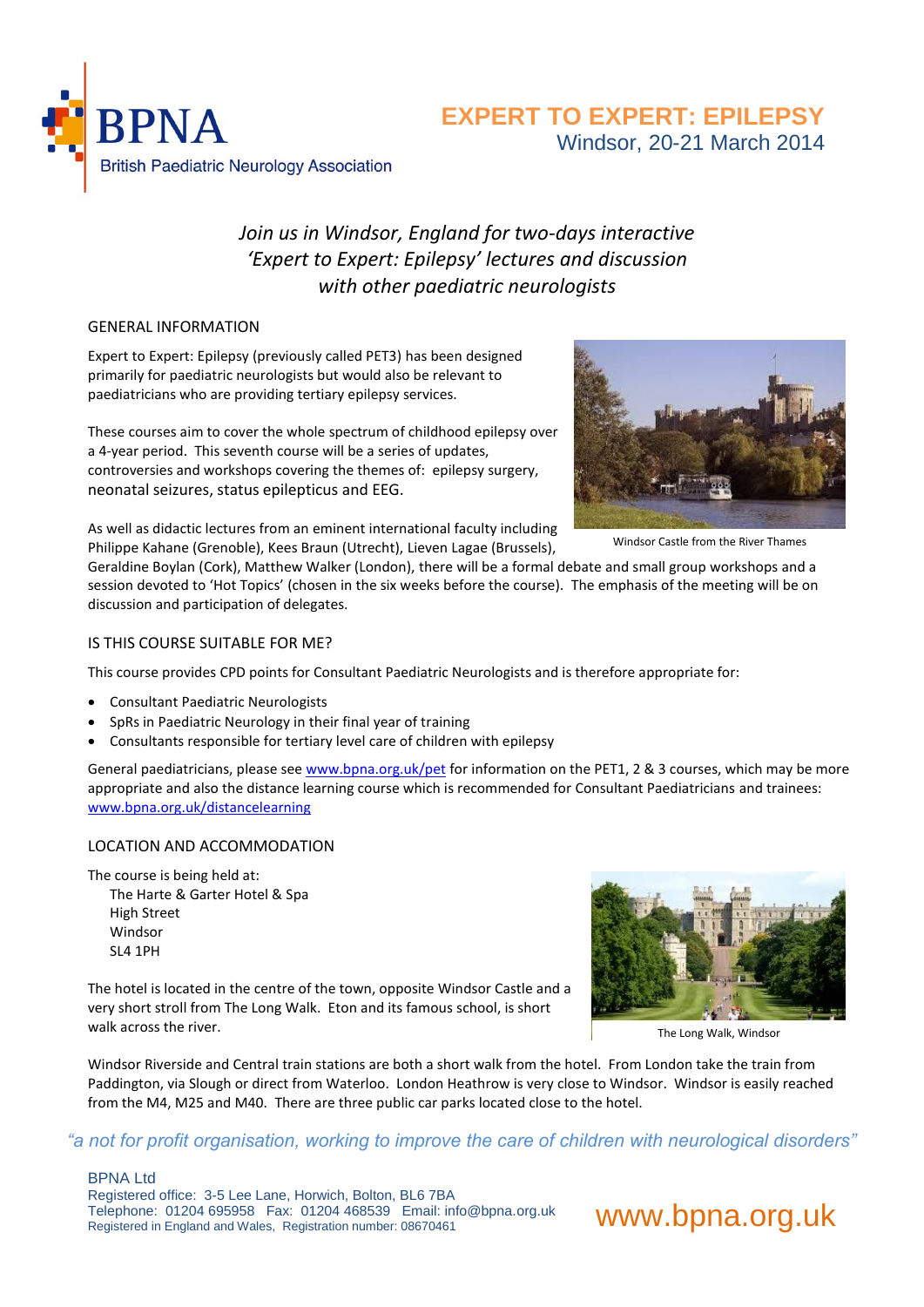

## **EXPERT TO EXPERT: EPILEPSY** Windsor, 20-21 March 2014

### ACCOMMODATION

Accommodation is available at The Harte & Garter Hotel, the venue for the course. Bed and breakfast is £90.00. Double/ twin rooms are available for an additional £10 per night for those who may wish to share.

Accommodation is available for the night prior to the course, Wednesday 19 March, if you require it. Course registration will be from 10.00am on Thursday 20 March with the course beginning at 10.30am.

If you wish to stay for the weekend, B&B per night will be £139.00.



Bridge across to Eton High Street

#### COST

| Course fee BPNA members   | £320.00 |
|---------------------------|---------|
| Course fee Non members    | £375.00 |
| Bed & breakfast per night | £90.00  |
| Course dinner             | £35.00  |

### COMMENTS FROM PREVIOUS EXPERT TO EXPERT: EPILEPSY COURSES (previously called PET3)

*"Good content, good delivery, great speakers and venue"*

*"Interactive. Expert faculty"*

*"Interactive and meeting colleagues"*

*"Good mix of workshops and lectures"*

*"A good blend of differential learning / teaching modalities"*

*"Relevance to practice, level of expertise, group numbers"*

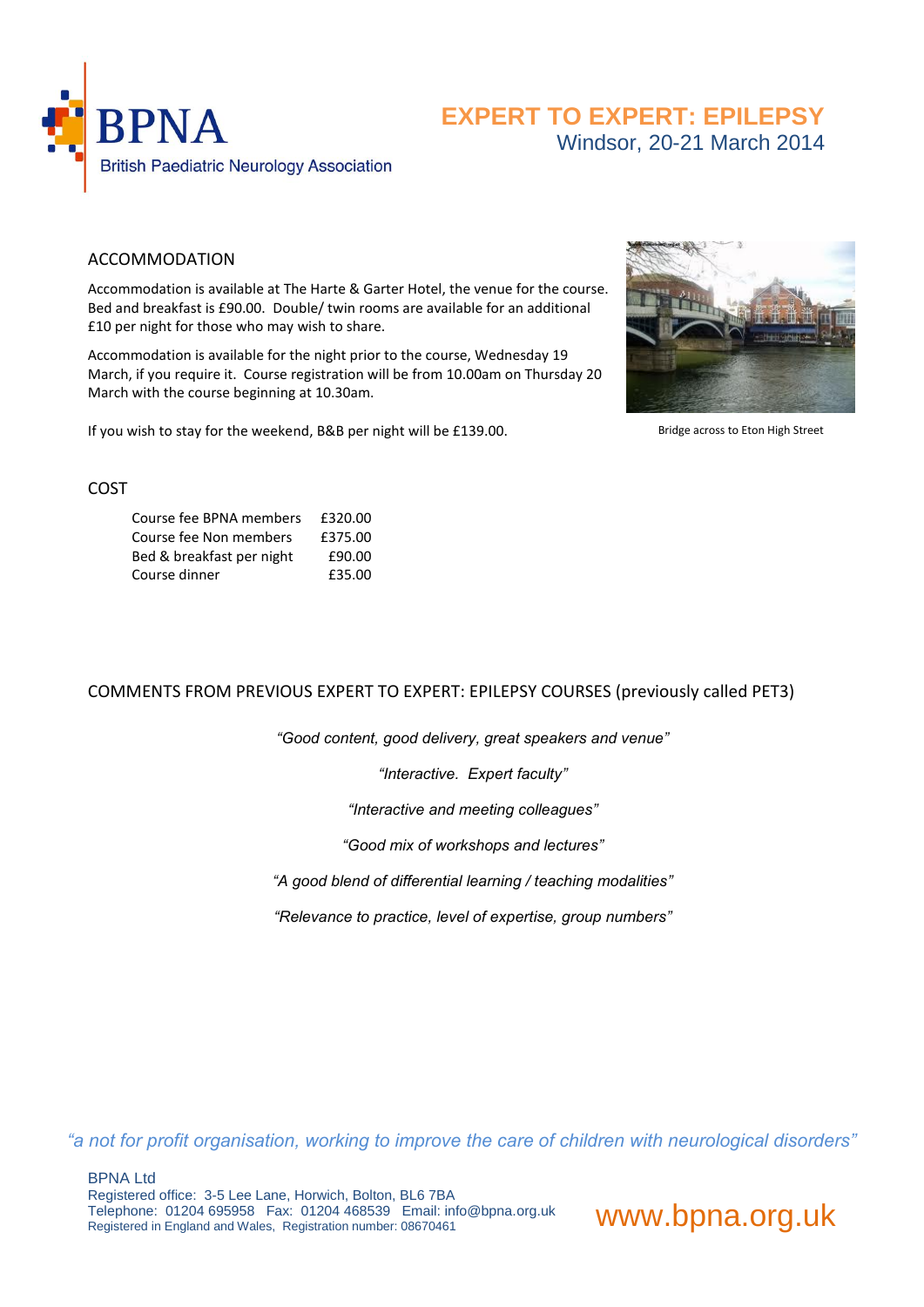

### **BOOKING**

There are 40 places at this course.

Please complete the online booking a[t www.bpna.org.uk/pet](http://www.bpna.org.uk/pet) or complete the form below and send it by post or fax to:

BPNA Secretariat 3-5 Lee Lane Horwich Bolton BL6 7BP

Fax: 01204 468539

Please make cheques payable to 'BPNA'.

#### FURTHER INFORMATION

If you require any further information about this course, please contact a member of the organising committee:

- Dr Sophia Varadkar [\(sophia.varadkar@gosh.nhs.uk](mailto:sophia.Varadkar@gosh.nhs.uk)) Dr Andrea Whitney [\(andrea.whitney@uhs.nhs.uk](mailto:andrea.whitney@uhs.nhs.uk))
- Dr Alasdair Parker [\(ajparker@gmail.com](mailto:ajparker@gmail.com) )

For booking queries, please contact Gail Young by email at [gail.young@bpna.org.uk](mailto:gail.young@bpna.org.uk) or telephone +44 (0)1204 695958.

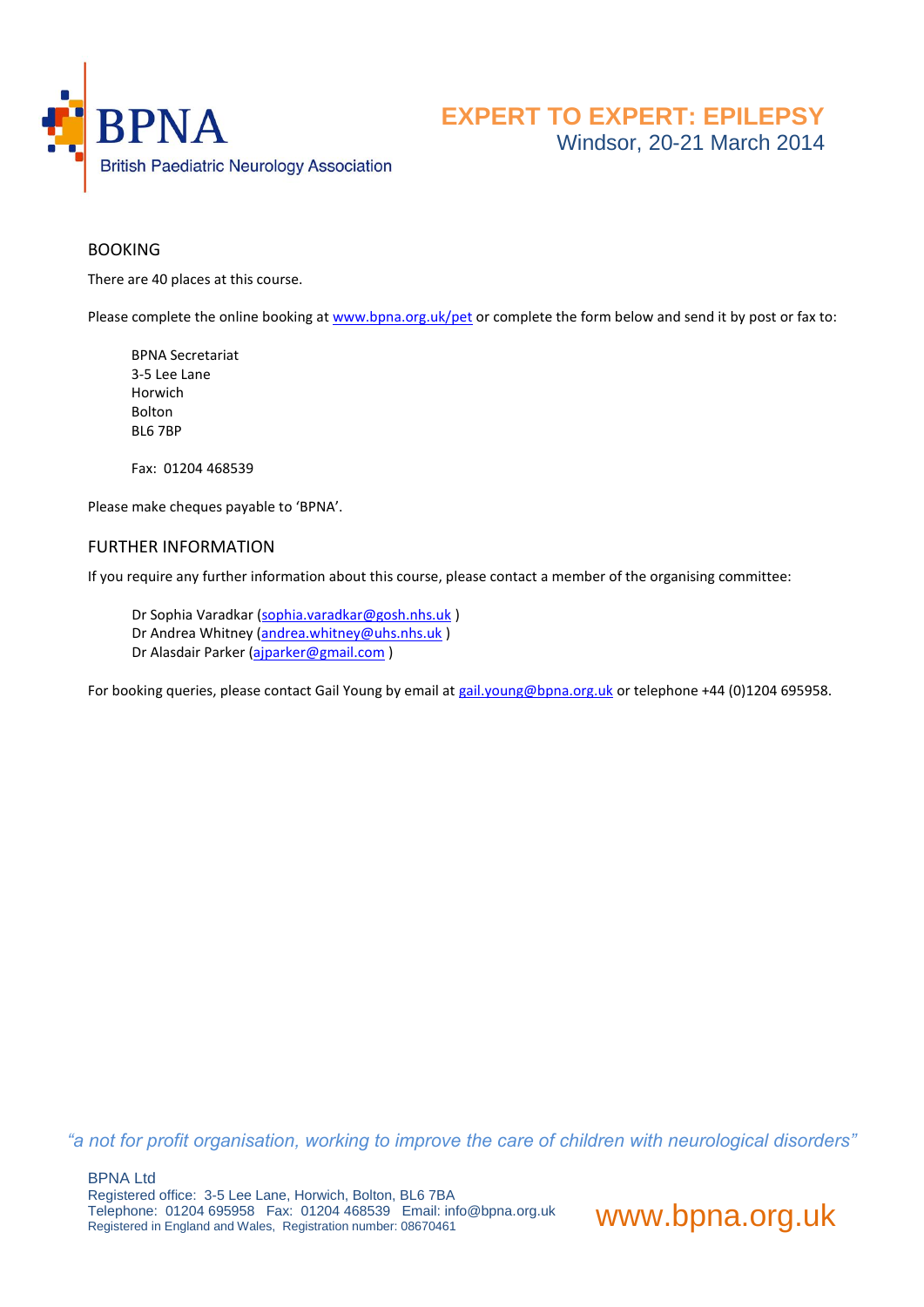

**EXPERT TO EXPERT: EPILEPSY**

Windsor, 20-21 March 2014

## PROVISIONAL PROGRAMME

*Venue: Harte & Garter Hotel & Spa, High Street, Windsor, Berkshire, SL4 1PQ*

| Day 1 - Thursday 20 March 2014 |                                                                                                                                                                                                                                                          |                                         |  |
|--------------------------------|----------------------------------------------------------------------------------------------------------------------------------------------------------------------------------------------------------------------------------------------------------|-----------------------------------------|--|
| $10.00 - 10.30$                | Registration                                                                                                                                                                                                                                             |                                         |  |
|                                | Chair: Sophie Varadkar                                                                                                                                                                                                                                   |                                         |  |
| $10.30 - 11.15$                | Epilepsy surgery when the child is seizure-free                                                                                                                                                                                                          | Kees Braun, Utrecht                     |  |
| $11.15 - 12.00$                | Epilepsy surgery when the MRI is normal (lesion negative)lesion<br>is in the eloquent cortex                                                                                                                                                             | Philippe Kahane, Grenoble               |  |
| $12.00 - 13.00$                | Workshops: Difficult decisions between medical and surgical<br>management in:<br>Tuberose sclerosis<br>$\bullet$<br>Infants with bilateral EEG changes<br>$\bullet$<br>Rasmussen syndrome<br>$\bullet$<br>The DNET with infrequent seizures<br>$\bullet$ | All                                     |  |
| $13.00 - 14.00$                | Lunch                                                                                                                                                                                                                                                    |                                         |  |
|                                | Chair: Alasdair Parker                                                                                                                                                                                                                                   |                                         |  |
| $14.00 - 15.00$                | Workshops continued                                                                                                                                                                                                                                      | All                                     |  |
| $15.00 - 15.30$                | Tea & coffee break                                                                                                                                                                                                                                       |                                         |  |
| $15.30 - 16.15$                | Debate: This house believes that the earlier the surgery the<br>better                                                                                                                                                                                   | For: Kees Braun<br>Against: Helen Cross |  |
| $16.15 - 17.00$                | Closed loop systems for epilepsy (including Vagus Nerve<br>Stimulation, Deep Brain Stimulation and Trigeminal Nerve<br>Stimulation)                                                                                                                      | Lieven Lagae, Brussels                  |  |
| 19.30 for 20.00                | Dinner at The Harte & Garter Hotel                                                                                                                                                                                                                       |                                         |  |
| Day 2 - Friday 21 March 2014   |                                                                                                                                                                                                                                                          |                                         |  |
|                                | Chair: Andrea Whitney                                                                                                                                                                                                                                    |                                         |  |
| $09.00 - 09.45$                | EEG monitoring for the management of neonatal seizures<br>in the NICU                                                                                                                                                                                    | Geraldine Boylan, Cork                  |  |
| $09.45 - 10.30$                | Status epilepticus - treatment horizons                                                                                                                                                                                                                  | Matthew Walker, London                  |  |
| $10.30 - 10.50$                | Tea and coffee break                                                                                                                                                                                                                                     |                                         |  |
| $10.50 - 11.25$                | CSWS/ESES, cognition and the EEG                                                                                                                                                                                                                         | Patrick Van Bogaert, Brussels           |  |
| $11.25 - 12.45$                | Workshops: the evidence base for and likely success of<br><b>CSWS</b> therapies                                                                                                                                                                          | Workshops                               |  |

*"a not for profit organisation, working to improve the care of children with neurological disorders"*

#### BPNA Ltd

Registered office: 3-5 Lee Lane, Horwich, Bolton, BL6 7BA Telephone: 01204 695958 Fax: 01204 468539 Email: info@bpna.org.uk

www.bpna.org.uk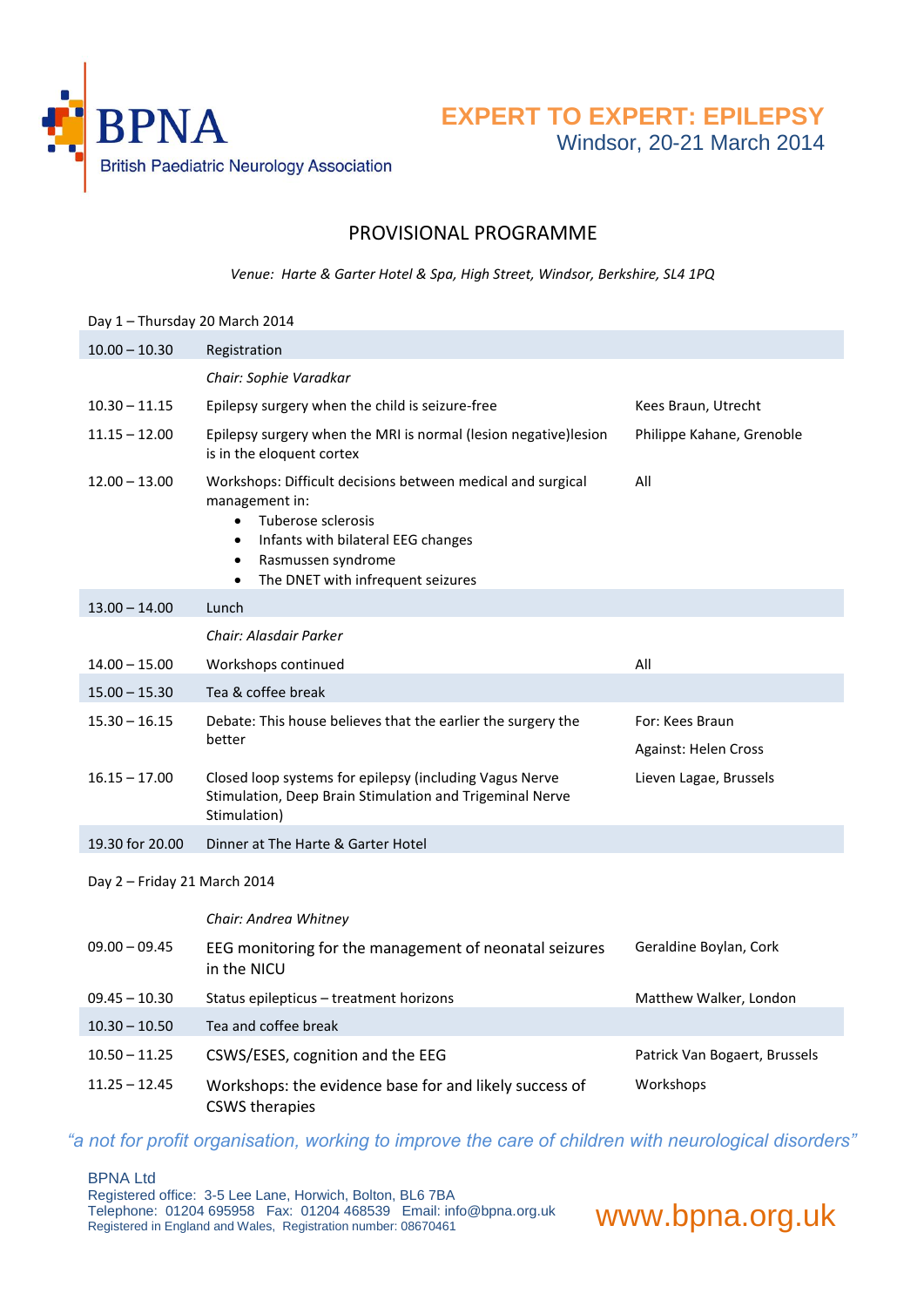

| Chair: Helen Cross                                                           |  |
|------------------------------------------------------------------------------|--|
| Quick fire 'hot topics' to include:<br>$13.30 - 15.30$<br>All                |  |
| • New AEDs (perampanel, cannabinoids, brivaracetam)                          |  |
| • New genetics (MPSI, EIEE)                                                  |  |
| • New treatments for tuberose sclerosis, neonatal epilepsy                   |  |
| • New vistas in rare epilepsies (cavernomas, hypothalamic<br>hamartomata)    |  |
| • New ILAE task force reports (non-epileptic seizures,<br>neonatal seizures) |  |
| $15.30 - 15.45$<br>Closing questions                                         |  |
| Tea and depart<br>$15.45 - 16.00$                                            |  |

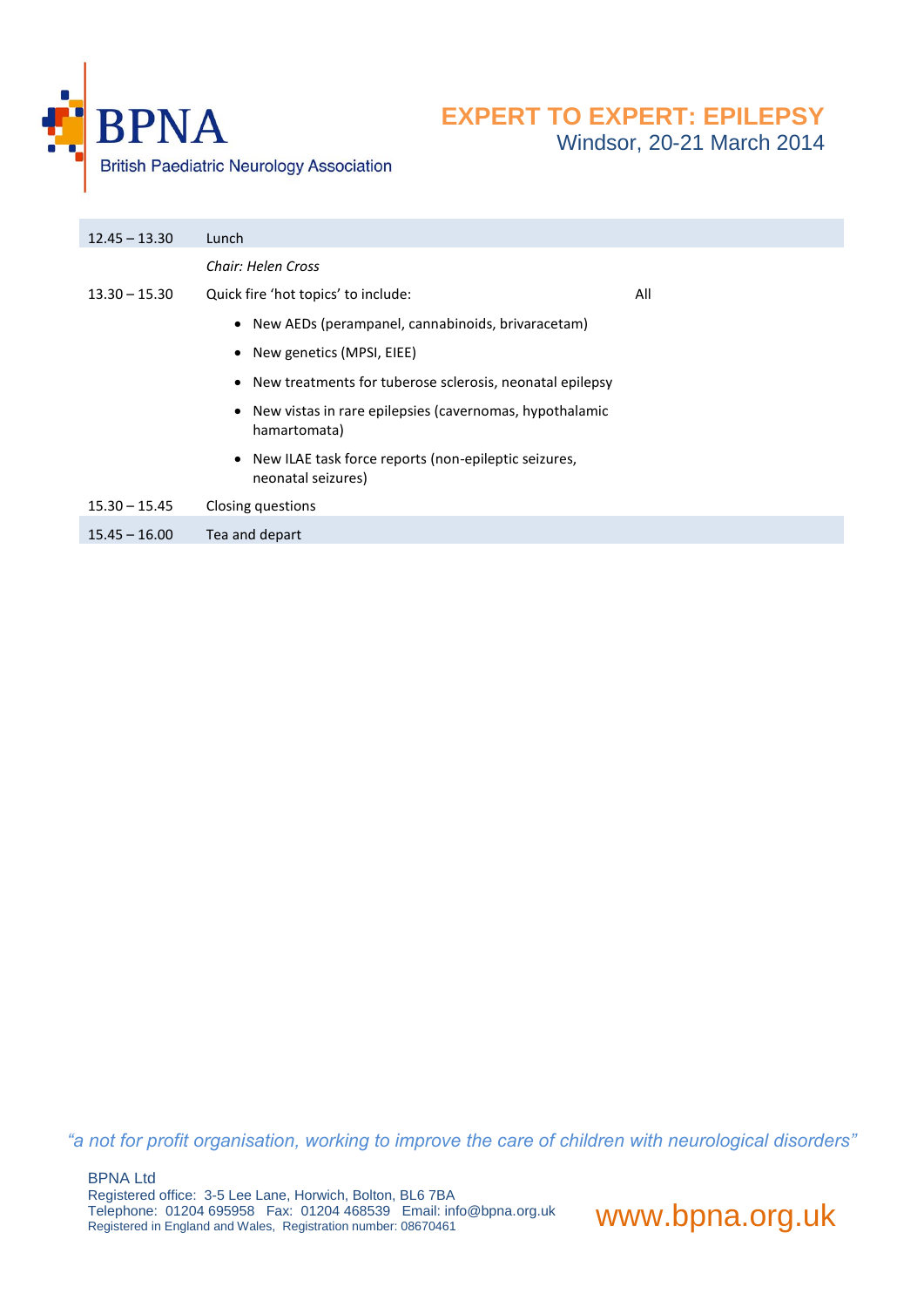

Windsor, 20-21 March 2014

| <b>Booking Form</b> |  |
|---------------------|--|
|---------------------|--|

| PERSONAL DETAILS                                                                                             |   |  |
|--------------------------------------------------------------------------------------------------------------|---|--|
|                                                                                                              |   |  |
|                                                                                                              |   |  |
|                                                                                                              |   |  |
|                                                                                                              |   |  |
|                                                                                                              |   |  |
|                                                                                                              |   |  |
|                                                                                                              |   |  |
|                                                                                                              |   |  |
| I would like to book the following:                                                                          |   |  |
| Accommodation on Wednesday 19 March at The Harte & Garter (£90.00)                                           |   |  |
| Attendance at Expert to Expert: Epilepsy, Windsor on 20-21 March 2014<br>(BPNA member £320, Non member £375) |   |  |
| Course dinner at The Harte & Garter Hotel on Thursday 20 March (£35.00)                                      |   |  |
| Accommodation on Thursday 20 March at The Harte & Garter Hotel (£90.00)                                      |   |  |
| Please add £10.00 per night if you will be accompanied and sharing your room. Would                          |   |  |
| Total amount due                                                                                             | £ |  |

\_\_\_\_\_\_\_\_\_\_\_\_\_\_\_\_\_\_\_\_\_\_\_\_\_\_\_\_\_\_\_\_\_\_\_\_\_\_\_\_\_\_\_\_\_\_\_\_\_\_\_\_\_\_\_\_\_\_\_\_\_\_\_\_\_\_\_\_\_\_\_\_\_\_\_\_\_\_\_\_\_

Special requirements (eg vegetarian, non-smoking room, disabled access):